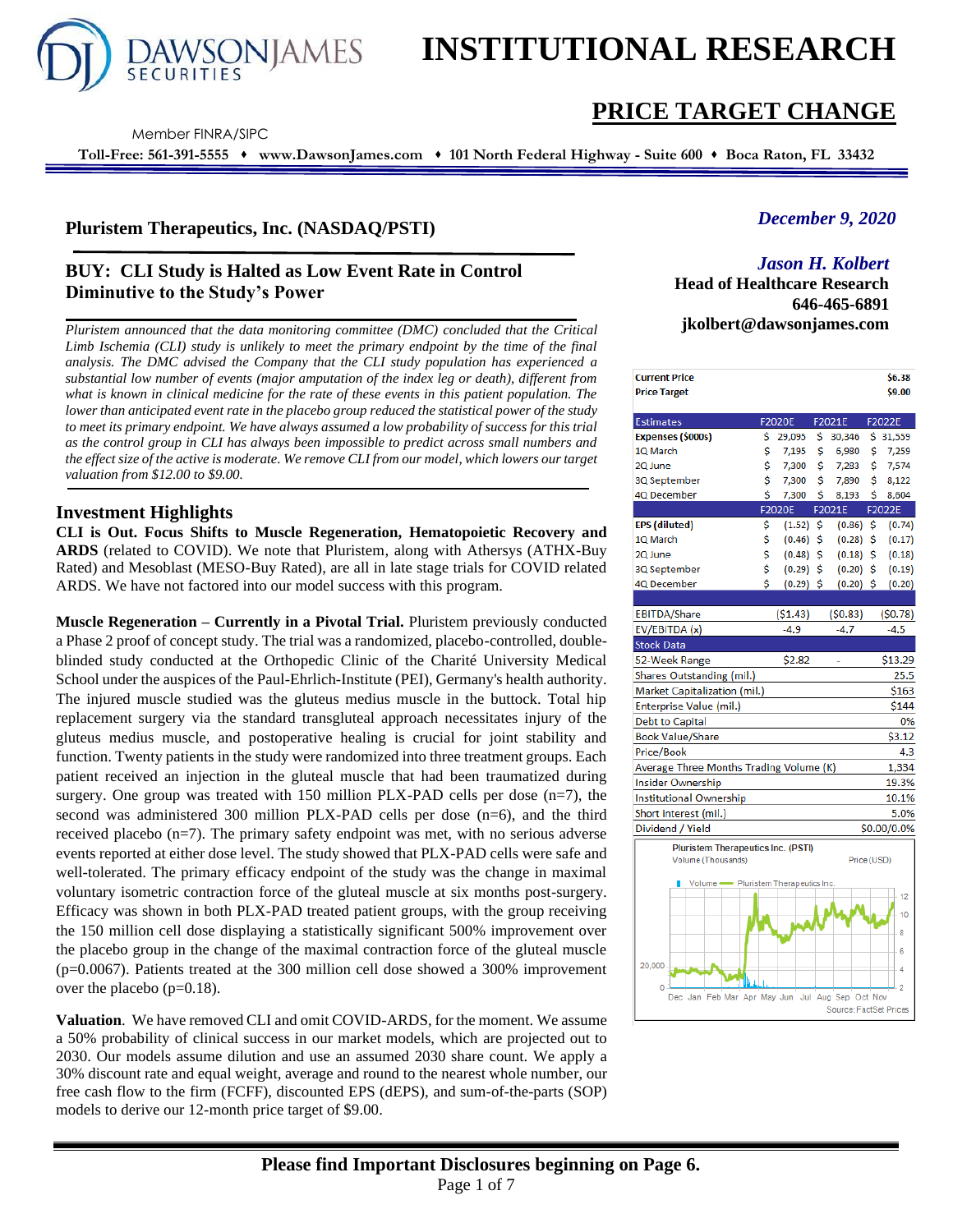

#### **Muscle Repair (Hip Fracture) Model Assumptions:**

- 1. We model commercial launch in both the US and EU in FY23.
- 2. We assume the addressable patient population includes all total hip replacement patients.
- 3. We assume that the product will enter the market at \$30K in the US and \$20K in the EU with a 2% annual price increase.
- 4. We apply a 50% risk cut to account for the stage of development and the same percentage for a profit share with a marketing partner.

#### **Exhibit 1. U.S. (top) and EU (below) Markets for PLX-PAD in the Treatment of Hip Fracture**

| marketing partner.                                                                               |             |                 |                |             |      |             |      |             |      |             |               |             |      |             |             |     |              |
|--------------------------------------------------------------------------------------------------|-------------|-----------------|----------------|-------------|------|-------------|------|-------------|------|-------------|---------------|-------------|------|-------------|-------------|-----|--------------|
| <b>Exhibit 1. U.S. (top) and EU (below) Markets for PLX-PAD in the Treatment of Hip Fracture</b> |             |                 |                |             |      |             |      |             |      |             |               |             |      |             |             |     |              |
| PLX-PAD in Muscle Regeneration (U.S.)                                                            | 2020E       | 2021E           | 2022E          | 2023E       |      | 2024E       |      | 2025E       |      | 2026E       |               | 2027E       |      | 2028E       | 2029E       |     | 2030E        |
| Population Over 45                                                                               | 124.666.421 | 125.913.085     | 127.172.216    | 128.443.938 |      | 129,728,378 |      | 131.025.661 |      | 132,335,918 |               | 133.659.277 |      | 134.995.870 | 136.345.829 |     | 137,709,287  |
| Increase in population                                                                           | 1%          | 1%              | 1%             | 1%          |      | 1%          |      | 1%          |      | 1%          |               | 1%          |      | 1%          | 1%          |     | 1%           |
| Hip Replacements per Year (257/100,000)                                                          | 320,393     | 323,597         | 326,833        | 330,101     |      | 333.402     |      | 336,736     |      | 340,103     |               | 343,504     |      | 346,939     | 350,409     |     | 353,913      |
| <b>Market Penetration</b>                                                                        |             |                 |                | 0.25%       |      | 2.00%       |      | 4.00%       |      | 8.00%       |               | 10.00%      |      | 15.00%      | 20.00%      |     | 25.00%       |
| Total patients treated                                                                           |             |                 | $\sim$         | 825         |      | 6.668       |      | 13.469      |      | 27,208      |               | 34,350      |      | 52,041      | 70.082      |     | 88,478       |
| Average price per treatment                                                                      |             | \$<br>30.000 \$ | 30,000 \$      | 30,000      | - \$ | 30.600      | - \$ | $31.212$ \$ |      | 31.836 \$   |               | 32.473 \$   |      | 33.122 \$   | 33,785 \$   |     | 34.461       |
| Increase in Cost                                                                                 |             | 2%              | 2%             | 2%          |      | 2%          |      | 2%          |      | 2%          |               | 2%          |      | 2%          | 2%          |     | 2%           |
| Parnter revenue ('000)                                                                           |             | ۰               |                | 24.758      | \$.  | 204.042     | - \$ | 420.408     | - \$ | 866.209     | $$^{\circ}$ 1 | .115.460    | S.   | .723.721    | \$2.367.703 |     | \$ 3,049,010 |
| Royalty or profit share (50%)                                                                    |             | . .             | <b>м.</b>      | 12,379      | - 55 | 102,021     | \$.  | 210,204     | Ŝ.   | 433,104     | - \$          | 557.730     | - \$ | 861.861     | \$1.183.852 |     | \$1,524,505  |
| Risk adjustment                                                                                  |             | 50%             | 50%            | 50%         |      | 50%         |      | 50%         |      | 50%         |               | 50%         |      | 50%         | 50%         |     | 50%          |
| Total Revenue ('000)                                                                             |             |                 | $\blacksquare$ | 6.189       | -S.  | 51,010      | - 5. | 105,102     | - \$ | 216.552     | - 5           | 278.865     |      | 430,930 \$  | 591.926     | - 5 | 762,252      |
|                                                                                                  |             |                 |                |             |      |             |      |             |      |             |               |             |      |             |             |     |              |

| Total Revenue ('000)                      |             |              |      |                |          | 6,189       | -35 | 51,010      | - 56 | 105,102     | - 55 | 216,552     | - 5  | 278.865     |      | 430,930     | 591,926     | ъ   | 762,252     |
|-------------------------------------------|-------------|--------------|------|----------------|----------|-------------|-----|-------------|------|-------------|------|-------------|------|-------------|------|-------------|-------------|-----|-------------|
| Source: Dawson James Estimates            |             |              |      |                |          |             |     |             |      |             |      |             |      |             |      |             |             |     |             |
|                                           |             |              |      |                |          |             |     |             |      |             |      |             |      |             |      |             |             |     |             |
| PLX-PAD in Muscle Regeneration (EU)       | 2020E       | 2021E        |      | 2022E          |          | 2023E       |     | 2024E       |      | 2025E       |      | 2026E       |      | 2027E       |      | 2028E       | 2029E       |     | 2030E       |
| Population Over 45                        | 278,181,270 | 280.963.083  |      | 283.772.714    |          | 286,610,441 |     | 289,476,545 |      | 292.371.311 |      | 295,295,024 |      | 298,247,974 |      | 301.230.454 | 304.242.758 |     | 307,285,186 |
| Increase in population                    | 1%          | 1%           |      | 1%             |          | 1%          |     | 1%          |      | $1\%$       |      | 1%          |      | 1%          |      | 1%          | 1%          |     | 1%          |
| Hip Replacements per Year (191.6/100,000) | 532,995     | 538,325      |      | 543,709        |          | 549,146     |     | 554,637     |      | 560,183     |      | 565,785     |      | 571,443     |      | 577,158     | 582,929     |     | 588,758     |
| <b>Market Penetration</b>                 |             |              |      |                |          | 0.25%       |     | 2.00%       |      | 4.00%       |      | 8.00%       |      | 10.00%      |      | 15.00%      | 20.00%      |     | 25.00%      |
| Total patients treated                    |             | ۰            |      |                |          | 1,373       |     | 11.093      |      | 22,407      |      | 45.263      |      | 57.144      |      | 86,574      | 116.586     |     | 147,190     |
| Average price per treatment               |             | \$<br>20,000 | - \$ | 20,000         | - \$     | 20,000      | -S  | 20.400      | - \$ | 20,808 \$   |      | $21.224$ \$ |      | 21.649 \$   |      | 22,082 \$   | 22,523 \$   |     | 22,974      |
| Increase in Cost                          |             | 2%           |      | 2%             |          | 2%          |     | 2%          |      | 2%          |      | 2%          |      | 2%          |      | 2%          | 2%          |     | 2%          |
| Parnter revenue ('000)                    |             |              | £.   |                |          | 27.457      | -S  | 226.292     | - \$ | 466.252     | - \$ | 960.665     | £.   | .237.097    |      | \$1.911.686 | \$2.625.891 |     | \$3,381,492 |
| Royalty or profit share (50%)             |             | \$<br>. .    | \$   |                | £.       | 13.729      | -S  | 113.146     | - \$ | 233,126     | - \$ | 480.333     | - \$ | 618.548     | - \$ | 955.843     | \$1.312.946 |     | \$1.690.746 |
| Risk adjustment                           |             | 50%          |      | 50%            |          | 50%         |     | 50%         |      | 50%         |      | 50%         |      | 50%         |      | 50%         | 50%         |     | 50%         |
| Total Revenue ('000)                      |             | \$.          | S    | $\blacksquare$ | <b>S</b> | 6,864       | -S  | 56,573      | - S  | 116,563     | - 55 | 240,166 \$  |      | 309,274     | - 55 | 477.921     | 656.473     | - S | 845,373     |

*Source: Dawson James estimates*

**Hematopoietic Recovery.** Pluristem has a Phase 1 open-label trial of PLX-R18 to treat incomplete hematopoietic recovery following hematopoietic cell transplantation (HCT). The phase 1 study is evaluating 24 patients. The trial is a multi-center, open-label, doseescalating study to evaluate the safety of intramuscular injections of PLX-R18 cells in subjects with incomplete hematopoietic recovery following hematopoietic cell transplantation or HCT. Patients have to have incomplete hematopoietic recovery persistent for six months or more after HCT. There are three cohorts: 1. Three subjects, receiving two administrations of 1M PLX-R18 cells/kg each, separated by a one-week interval; 2. Twelve subjects receiving two administrations of 2M cells/kg each, separated by a one-week interval; and 3) Fifteen subjects receiving two administrations of 4M cells/kg each, separated by a one-week interval. The follow-up period will be twelve months. The primary endpoints are safety and adverse events, laboratory values, and vital signs. Exploratory endpoints include changes in platelet and hemoglobin levels, changes in transfusion frequency, a shift from transfusion dependence to transfusion independence, quality of life, and changes in the serum immunological parameters.

#### **Hematopoietic Recovery Model Assumptions:**

- 1. We model commercial launch in FY23 due to the early stage of development.
- 2. We assume that the number of Hematopoietic Cell Transplants will increase by 2% per year due to an aging population.
- 3. We assume that 15% of procedures result in poor graft function, which could be addressed by PLX-R18.
- 4. We place an entry price at \$30K with a 2% annual increase.
- 5. We apply a 50% risk adjustment to account for the early stage of development.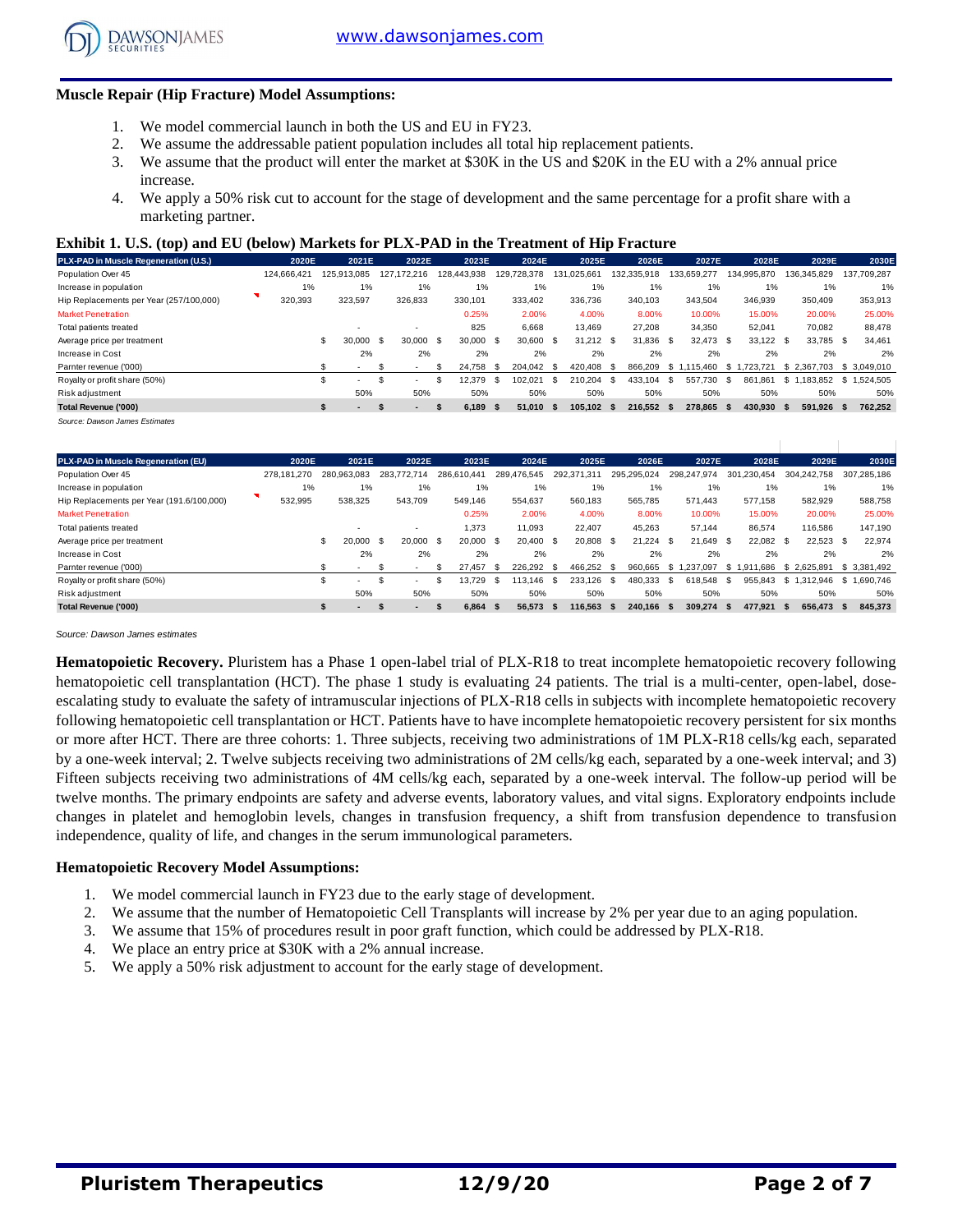

#### **Exhibit 2. U.S. Market for PLX-PAD in the Treatment of Hematopoietic Recovery**

| <b>Exhibit 2. U.S. Market for PLX-PAD in the Treatment of Hematopoietic Recovery</b> |        |        |        |                       |           |                        |              |             |               |           |        |
|--------------------------------------------------------------------------------------|--------|--------|--------|-----------------------|-----------|------------------------|--------------|-------------|---------------|-----------|--------|
| PLX-R18 in Hematopoietic Recovery (US)                                               | 2020E  | 2021E  | 2022E  | 2023E                 | 2024E     | 2025E                  | 2026E        | 2027E       | 2028E         | 2029E     | 2030E  |
| Number of Hematopoietic Cell Transplants                                             | 23,347 | 23,814 | 24,290 | 24,776                | 25,271    | 25,777                 | 26,292       | 26,818      | 27,354        | 27,901    | 28,459 |
| Increase in Number of Procedures                                                     | 2%     | 2%     | 2%     | 2%                    | 2%        | 2%                     | 2%           | 2%          | 2%            | 2%        | 2%     |
| Poor Graft Function (15%)                                                            | 3,502  | 3,572  | 3.643  | 3.716                 | 3.791     | 3,866                  | 3,944        | 4.023       | 4.103         | 4.185     | 4,269  |
| <b>Market Penetration</b>                                                            |        |        |        | 5.00%                 | 10.00%    | 15.00%                 | 20.00%       | 25.00%      | 30.00%        | 30.00%    | 30.00% |
| Total patients treated                                                               |        |        |        | 186                   | 379       | 580                    | 789          | 1.006       | 1.231         | 1.256     | 1.281  |
| Average price per treatment                                                          |        |        |        | 30,000<br>- \$        | 30,600 \$ | - \$<br>31.212         | 31.836 \$    | 32.473 \$   | 33.122 \$     | 33.785 \$ | 34,461 |
| Increase in Cost                                                                     |        |        |        | 2%                    | 2%        | 2%                     | 2%           | 2%          | 2%            | 2%        | 2%     |
| Revenue ('000)                                                                       |        |        |        | $\mathbf{s}$<br>5.575 | 11.599    | $\mathbf{s}$<br>18.102 | 's<br>25.111 | 32.657      | ' s<br>40.772 | 42.419    | 44,133 |
| Risk adjustment                                                                      |        |        |        | 50%                   | 50%       | 50%                    | 50%          | 50%         | 50%           | 50%       | 50%    |
| Total Revenue ('000)                                                                 |        |        |        | 2.787 S               | 5.800 S   | 9.051<br>-SS           | 12.556 \$    | $16,329$ \$ | 20,386 \$     | 21.209 S  | 22,066 |
| Source: Dawson James Estimates                                                       |        |        |        |                       |           |                        |              |             |               |           |        |

**Acute Radiation Sickness (ARS).** In October of 2017, Pluristem announced it had received orphan drug designation for its PLX-R18 cell therapy for the prevention and treatment of acute radiation syndrome (ARS). Pluristem has demonstrated in a pilot study in nonhuman primates (NHP) with ARS that PLX-R18 cells improve survival and accelerate the recovery of blood cells. More specifically, in irradiated non-human primates, treatment with 4, 10, and 20 million PLX-R18 cells/kg resulted in survival rates of 83%, 86%, and 67%, respectively, compared to only 50% in the control group. There was a trend towards enhanced neutrophil and lymphocyte recovery. In addition to enhanced survival and blood cell recovery, safety data demonstrated that the PLX-R18 cells had no effect on non-irradiated NHPs. These data suggest that individuals can be treated with PLX-R18 cells without the need to determine the degree of radiation exposure, which would save critical time in a mass-casualty disaster. Data from this study is the basis for the pivotal study to support approval using the FDA Animal Rule Regulatory pathway, where animal efficacy data and human safety data are used to demonstrate the efficacy of a drug candidate when human trials are not feasible. The ARS pilot study in NHPs is positive for Pluristem. This, combined with the orphan designation, supports the commercial potential. The study further validates our belief in allogeneic cells' potential to induce blood cell recovery to halt ARS.

#### **Acute Radiation Syndrome Model Assumptions:**

- 1. We model product launch in FY23.
- 2. We assume the product will sell to BARDA under Project Bio Shield at a heavily discounted rate vs. retail price for PLX-R18 cells.
- 3. We assume that BARDA will stockpile enough treatments to cover around a third of the population of a major US City, through contracted purchases.
- 4. We assume a contract price of \$2.5K per unit.
- 5. We apply a 50% risk adjustment to account for the stage of development and bureaucratic uncertainty associated with government contracts.

| <b>PLX-R18 in Acute Raditation Sickness</b> |     | 2020E          | 2021E                    | 2022E          | 2023E          |         | 2024E |      | 2025E     |    | 2026E     |    | 2027E       | 2028E     |      | 2029E     | 2030E     |
|---------------------------------------------|-----|----------------|--------------------------|----------------|----------------|---------|-------|------|-----------|----|-----------|----|-------------|-----------|------|-----------|-----------|
| Average size of a top 50 US city            |     | 955,637        | 962.326                  | 969,062        | 975,846        | 982,677 |       |      | 989,555   |    | 996,482   |    | 003,458     | 010.482   |      | 1,017,555 | 1,024,678 |
| Population growth                           |     | 0.7%           | 0.7%                     | 0.7%           | 0.7%           |         | 0.7%  |      | 0.7%      |    | 0.7%      |    | 0.7%        | 0.7%      |      | 0.7%      | 0.7%      |
| <b>Population Coverage</b>                  |     | 0.00%          | 0.00%                    | 0.00%          | 4.00%          |         | 8.00% |      | 12.00%    |    | 16.00%    |    | 20.00%      | 24.00%    |      | 25.00%    | 26.00%    |
| Units Stockpiled                            |     |                |                          |                | 39.034         | 78.614  |       |      | 118.747   |    | 159.437   |    | 200.692     | 242.516   |      | 254,389   | 266,416   |
| Units Purchased in Year                     |     |                |                          |                | 39.034         | 39,580  |       |      | 40.133    |    | 40,691    |    | 41.254      | 41.824    |      | 11,873    | 12,028    |
| Average price per unit                      |     | 2.500          | 2.500                    | 2.500          | 2.500          |         | 2.500 |      | 2,500     |    | 2.500     | -S | 2.500       | 2.500     | - \$ | 2.500     | 2,500     |
| Revenue ('000)                              |     |                |                          |                | 97.585         | 98.951  |       |      | 100.331   | £. | 101.726   |    | 103<br>.136 | 104.560   |      | 29.683    | 30,069    |
| Risk adjustment                             |     | 50%            | 50%                      | 50%            | 50%            |         | 50%   |      | 50%       |    | 50%       |    | 50%         | 50%       |      | 50%       | 50%       |
| Total Revenue ('000)                        | \$. | $\blacksquare$ | $\overline{\phantom{a}}$ | $\blacksquare$ | 48.792<br>- \$ | 49.475  |       | - \$ | 50.166 \$ |    | 50,863 \$ |    | 51.568      | 52.280 \$ |      | 14,841 \$ | 15,034    |

#### **Exhibit 3. U.S. Market for PLX-PAD in ARS**

*Source: Dawson James Estimates*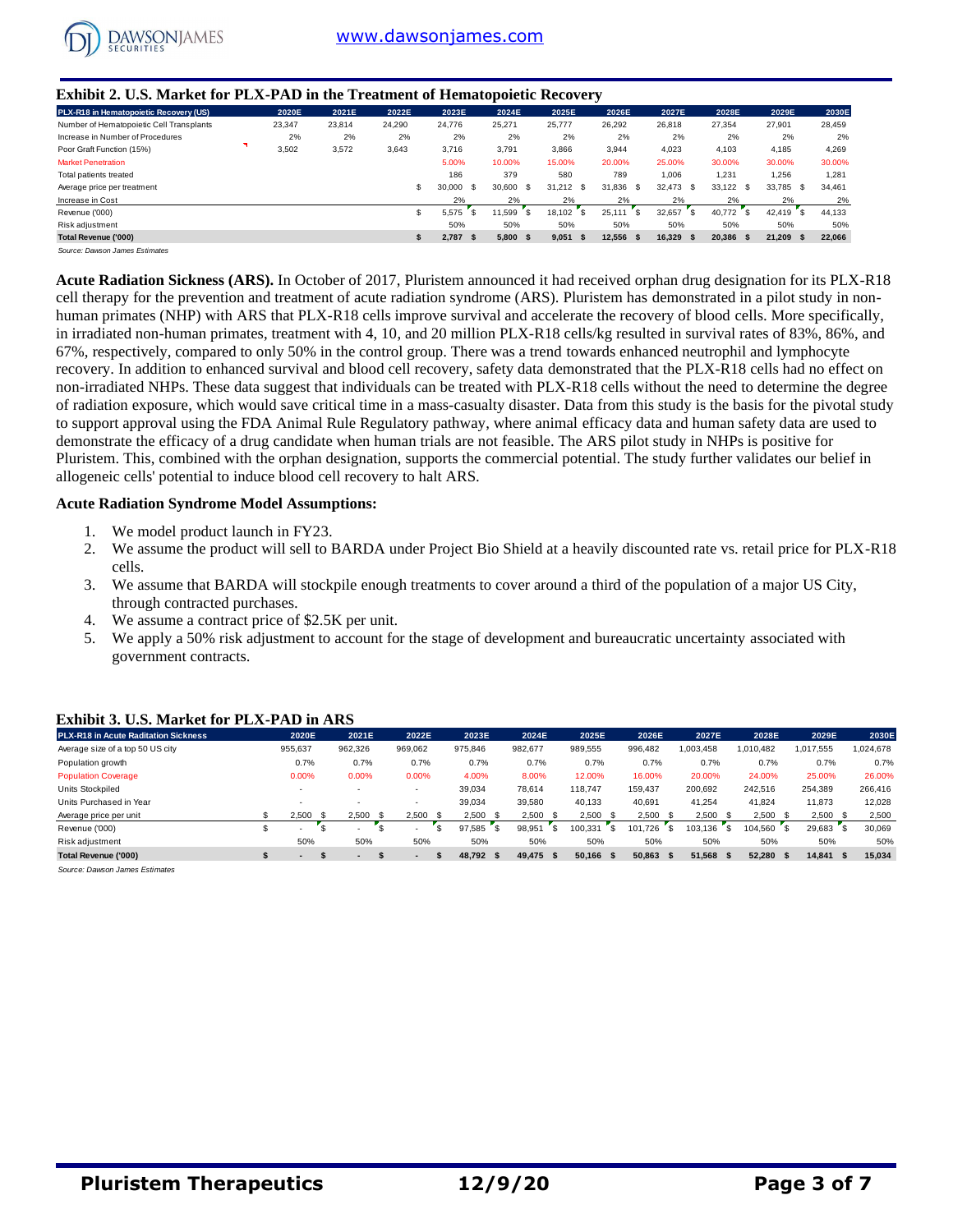

#### **Risk Analysis**

**Investment Risk:** The company faces multiple investment risks. These range from product management, market share adoption, regulatory, and commercialization to the competitive environment associated risks.

**Clinical and regulatory risk:** Pluristem is currently in the process of completing its FDA clinical trials. There is no assurance that their product will be approved by the FDA, and that even if approved, if it will be reimbursed by insurance or successfully commercialized.

**Commercial risk:** The focus of the company is on successfully developing their products and eventually bringing them to the mass market. We can make no assurances that the company will be able to achieve a critical level of market share to become profitable in this indication and/or in additional planned indications.

**Employee risk:** Pluristem's core management team is experienced, including its president and CEO, CBO, and CFO. Pluristem plans to bring their proposed products to market as efficiently as possible, and their success will depend heavily upon the experience, abilities, and continued services of its senior officers, sales staff, and key scientific personnel.

**Financial risk:** The company may need to raise additional capital in the marketplace to continue to fund operations through more trials and, eventually, an NDA and possible commercial launch. There can be no assurances that the company will be able to successfully raise capital and do so on favorable terms.

**Intellectual property risk:** The company may have to defend its patents and technical know-how, and there can be no assurances that the patents will not be infringed or will be held as valid if challenged, and the company may infringe on third parties' patents.

**Reimbursement and insurance payment risk:** Insurance payment for products may be an additional hurdle for adoption.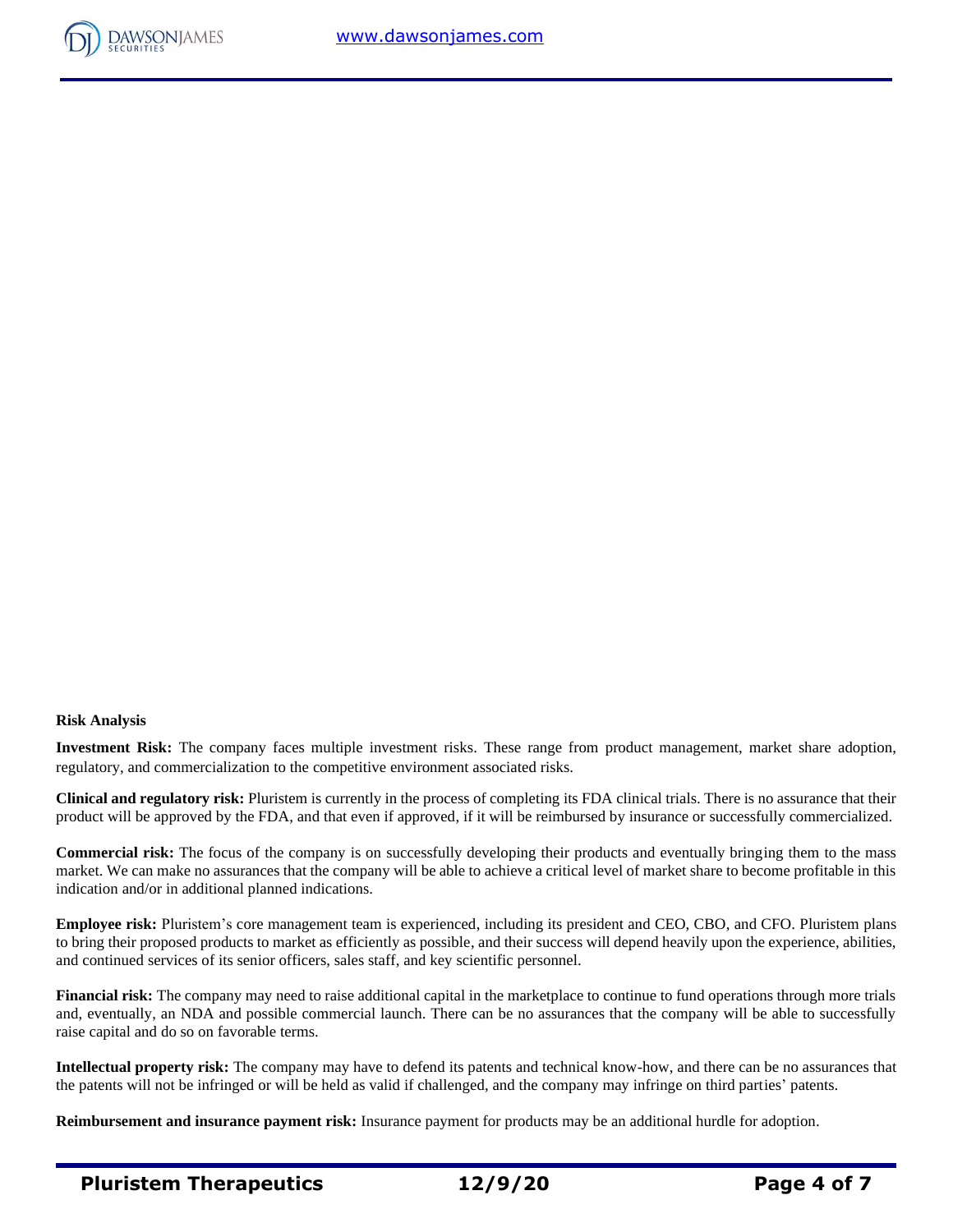

| <b>Exhibit 4. Income Statement</b>                  |                  |                  |                  |                  |                  |                  |                  |                  |                  |                  |                  |  |
|-----------------------------------------------------|------------------|------------------|------------------|------------------|------------------|------------------|------------------|------------------|------------------|------------------|------------------|--|
| Pluristem Income Statement (\$ '000)                | <b>June 2020</b> | <b>June 2021</b> | <b>June 2022</b> | <b>June 2023</b> | <b>June 2024</b> | <b>June 2025</b> | <b>June 2026</b> | <b>June 2027</b> | <b>June 2028</b> | <b>June 2029</b> | <b>June 2030</b> |  |
| PSTI: YEAR June 30                                  | 2020E            | 2021             | 2022             | 2023             | 2024             | 2025             | 2026             | 2027             | 2028             | 2029             | 2030             |  |
| PLX-PAD CLI- U.S.                                   |                  |                  |                  | 31,778           | 65,281           | 100,579          | 137,745          | 212,225          | 254,316          | 298,535          | 335,384          |  |
| PLX-PAD CLI- EU                                     |                  |                  |                  | 32,190           | 65,832           | 100,975          | 137,669          | 211,160          | 251,908          | 294,387          | 329,247          |  |
| PLX-PAD CLI- Japan                                  |                  |                  |                  | $\overline{a}$   | $\sim$           | 7,671            | 15,633           | 31,860           | 40,581           | 49,621           | 70,226           |  |
| PLX-PAD Muscle Repair U.S.                          |                  |                  | $\blacksquare$   | 6,189            | 51,010           | 105,102          | 216,552          | 278,865          | 430,930          | 591,926          | 762,252          |  |
| <b>PLX-PAD Muscle Repair EU</b>                     |                  |                  | $\blacksquare$   | 6,864            | 56,573           | 116,563          | 240,166          | 309,274          | 477,921          | 656,473          | 845,373          |  |
| PLX-R18 BARDA Contracts for ARS                     |                  |                  |                  |                  |                  |                  |                  |                  |                  |                  |                  |  |
| PLX-R18 Incomplete Bone Marrow Recovery             |                  |                  | $\blacksquare$   | 2,787            | 5,800            | 9,051            | 12,556           | 16,329           | 20,386           | 21,209           | 22,066           |  |
| <b>Revenues</b>                                     | ÷                | ٠                |                  | 79,809           | 244,496          | 439,941          | 760,321          | 1,059,712        | 1,476,042        | 1,912,151        | 2,364,549        |  |
| Total Revenues (Product Sales, Grants & Milestones) | ٠                | ٠                | $\sim$           | 79,809           | 244,496          | 439,941          | 760,321          | 1,059,712        | 1,476,042        | 1,912,151        | 2,364,549        |  |
|                                                     |                  |                  | $\sim$           |                  |                  |                  |                  |                  |                  |                  |                  |  |
| % Chq                                               |                  |                  |                  |                  |                  |                  |                  |                  |                  |                  |                  |  |
| <b>Expenses</b>                                     |                  |                  |                  |                  |                  |                  |                  |                  |                  |                  |                  |  |
| COGS                                                |                  |                  |                  | 19,952           | 53,789           | 87,988           | 152,064          | 211,942          | 295,208          | 382,430          | 472,910          |  |
| % COGS                                              | 30%              | 28%              | 25%              | 25%              | 22%              | 20%              | 20%              | 20%              | 20%              | 20%              | 20%              |  |
| R&D                                                 | 22,326           | 22,773           | 23,228           | 23,693           | 24,166           | 24,650           | 25,143           | 25,646           | 26,158           | 26,682           | 27,215           |  |
| R&D Adjustment (participation Chief Scientist)      | (1,794)          |                  |                  |                  |                  |                  |                  |                  |                  |                  |                  |  |
| SG&A (net)                                          | 7,213            | 7,574            | 8,331            | 8,498            | 8,668            | 8,841            | 9,018            | 9,198            | 9,382            | 9,570            | 9,761            |  |
| Total costs & expenses                              | 29,095           | 30,346           | 31,559           | 52,142           | 86,623           | 121,479          | 186,225          | 246,786          | 330,749          | 418,682          | 509,886          |  |
| Operating Income (Loss) EBIT                        | (29, 095)        | (30, 346)        | (31, 559)        | 27,667           | 157,873          | 318,462          | 574,096          | 812,926          | 1,145,293        | 1,493,469        | 1,854,663        |  |
| <b>Oper Margin</b>                                  |                  |                  |                  |                  |                  |                  |                  |                  |                  |                  |                  |  |
| Other Income expenses - Financial Expenses (net)    | 206              | 272              | 272              | 272              | 272              | 272              | 272              | 272              | 272              | 272              | 272              |  |
| Pre-tax income                                      | (29, 189)        | (30,618)         | (31, 831)        | 27,395           | 157,601          | 318,190          | 573,825          | 812,655          | 1,145,022        | 1,493,198        | 1,854,391        |  |
| Taxes                                               |                  |                  | (1,592)          | 2,740            | 23,640           | 57,274           | 103,288          | 162,531          | 229,004          | 358,367          | 519,229          |  |
| <b>Tax Rate</b>                                     | 0%               | 0%               | 5%               | 10%              | 15%              | 18%              | 18%              | 20%              | 20%              | 24%              | 28%              |  |
| Net Income (loss)                                   | (29, 189)        | (30,618)         | (30, 239)        | 24,656           | 133,961          | 260,916          | 470,536          | 650,124          | 916,017          | 1,134,830        | 1,335,161        |  |
| <b>Net Margin</b>                                   |                  |                  |                  |                  |                  |                  |                  |                  |                  |                  |                  |  |
| <b>Basic EPS</b>                                    | (1.52)           | (0.86)           | (0.74)           | 0.60             | 3.27             | 6.33             | 11.38            | 15.66            | 21.97            | 27.11            | 31.77            |  |
| Basic Wght Average Shares Outstanding (thousands)   | 20,431           | 36,786           | 40,695           | 40,858           | 41,022           | 41,186           | 41,351           | 41,517           | 41,683           | 41,850           | 42,018           |  |
| Fully Diluted Wgtd Avg Shrs outstanding (Thousands) | 22,932           | 41,804           | 45,733           | 45,916           | 46,100           | 46,284           | 46,470           | 46,656           | 46,843           | 47,030           | 47,219           |  |

*Source: Dawson James estimates 2021-2030*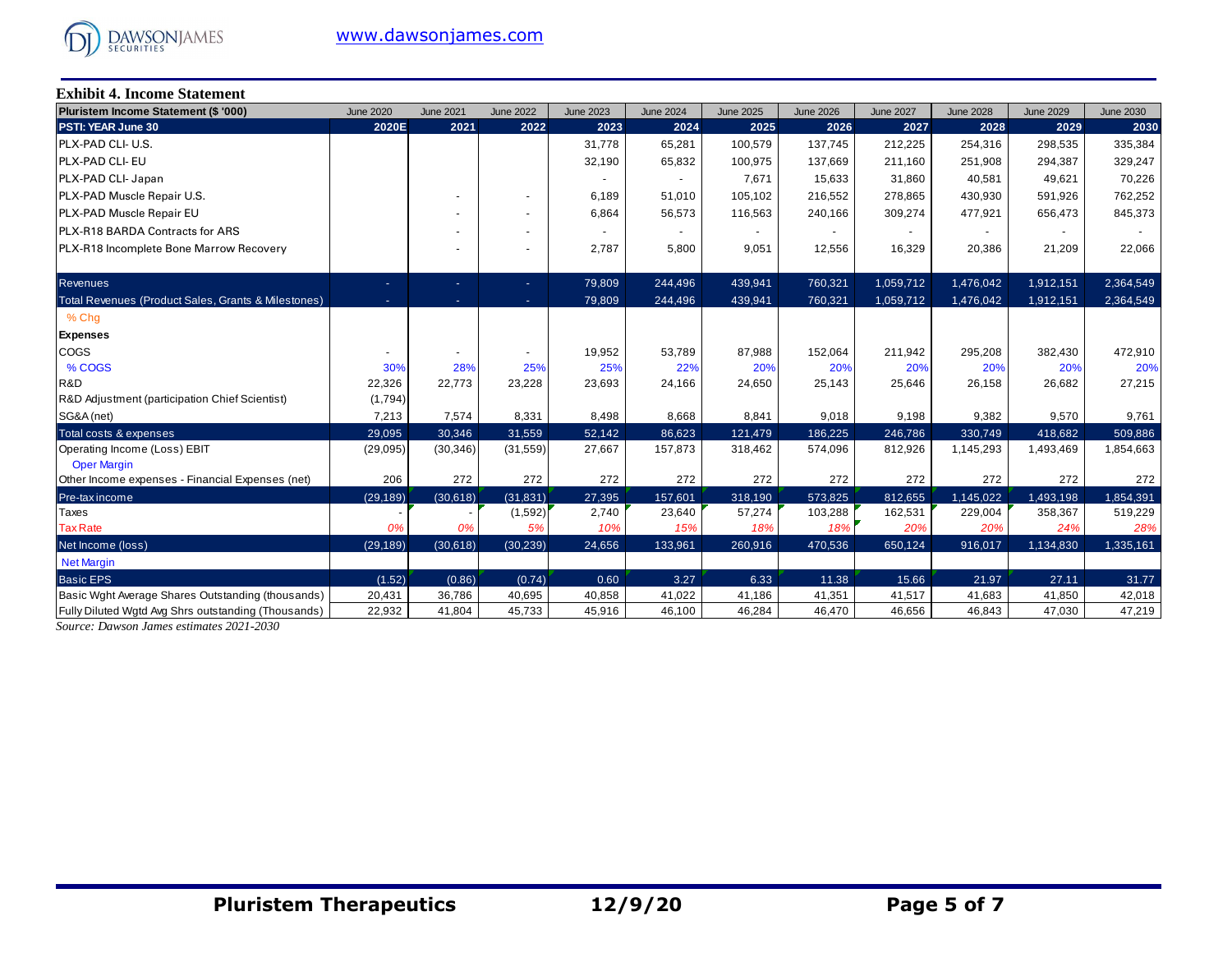#### Peer Companies to Pluristem

Athersys (ATHX-Buy Rated) Mesoblast (MESO-Buy Rated) Brainstorm (BCLI-Buy Rated) Lineage (LCTX-Buy Rated)

#### **Important Disclosures:**

#### **Price Chart:**



- Price target and rating changes over the past three years:
- Initiated Buy December 16, 2019 Price Target \$12.00
- Update Buy February 10, 2020 Price Target \$12.00 Update – Buy – March 4, 2020 – Price Target \$12.00
- Update Buy March 12, 2020 Price Target \$12.00
- Update Buy March 18, 2020 Price Target \$12.00
- Update Buy March 30, 2020 Price Target \$12.00
- Update Buy April 7, 2020 Price Target \$12.00
- Update Buy April 14, 2020 Price Target \$12.00
- Update Buy April 24, 2020 Price Target \$12.00
- Update Buy May 8, 2020 Price Target \$12.00
- Update Buy May 14, 2020 Price Target \$12.00
- Update Buy June 10, 2020 Price Target \$12.00
- Update Buy August 10, 2020 Price Target \$12.00
- Update Buy August 27, 2020 Price Target \$12.00
- Update Buy September 15, 2020 Price Target \$12.00
- Update Buy October 7, 2020 Price Target \$12.00
- Update Buy December 9, 2020 Price Target \$9.00

Dawson James Securities, Inc. (the "Firm") is a member of the Financial Industry Regulatory Authority ("FINRA") and the Securities Investor Protection Corporation ("SIPC").

The Firm does not make a market in the securities of the subject company(s). The Firm has NOT engaged in investment banking relationships with PLURISTEM THERAPEUTICS in the prior twelve months, as a manager or co-manager of a public offering and has NOT received compensation resulting from those relationships. The Firm may seek compensation for investment banking services in the future from the subject company(s). The Firm has NOT received any other compensation from the subject company(s) in the last 12 months for services unrelated to managing or co-managing of a public offering.

Neither the research analyst(s) whose name appears on this report nor any member of his (their) household is an officer, director, or advisory board member of these companies. The Firm and/or its directors and employees may own securities of the company(s) in this report and may increase or decrease holdings in the future. As of November 30, 2020, the Firm as a whole did not beneficially own 1%